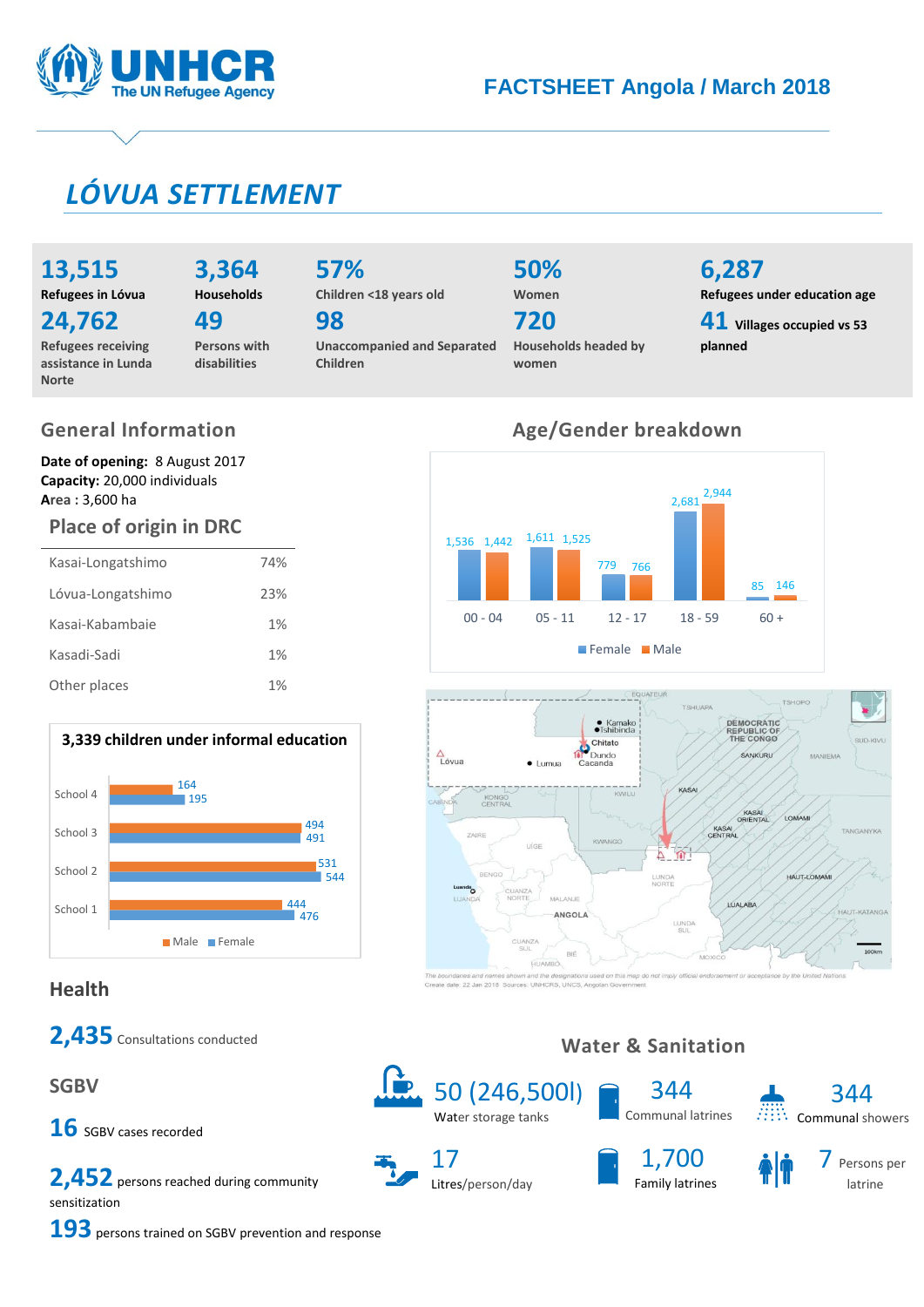

### **OPERATIONAL PRIORITIES**

#### **Protection**

- Protection services provided to refugees included physical safety, special protection for children against exploitation and abuse, assistance for persons with specific needs, legal protection, psychosocial support, and SGBV prevention and response.
- <sup>4</sup> 42 members of churches, police forces, ministry of education and others received training on protection in emergency and preparedness.
- Over 3,000 refugees (39 per cent women) participated in a joint sensitisation campaign (#MoreOfListening) organised by UNHCR, partners (JRS, MDM, NCA and WVI), and local authorities. The campaign's goal was to reestablish trust in the leadership structure and prepare leadership elections.
- Leadership elections were held with a total of 198 candidates registered. The elections were jointly organised by the provincial authorities, UNHCR and partners JRS, MdM and WVI. 30 per cent of voters were women.
- UNFPA supported 24 social mobilisers and appointed 43 women to safeguard the solar lamps provided by JICA at the two women friendly spaces.
- There are 1,780 households headed by women, and 5,822 women and girls of reproductive age in need of dignity kits to restore and maintain self-esteem, confidence and mobility.

#### **Registration**

 As of 31 March, out of the 35,411 Congolese refugees from Kasai region biometrically registered in Lunda Norte, 24,262 received food assistance. In Lóvua, 3,242 households (720 headed by women) received assistance.

#### **Education**

- Four schools with 13 classrooms opened to welcome 3,339 refugee and host community children (1,706 girls and 1,633 boys) now attending both primary and secondary school. More classrooms are needed to cover the needs of 6,287 refugees of school age.
- Adults are asking for Portuguese literacy classes and kindergarten facilities to engage pre-school children during the day.

#### **Health and Nutrition**

- Consultations were carried out for 2,435 refugees in the settlement. A total of 29 cases were referred to the Hospital in Dundo. The five main morbidity causes in Lóvua were malaria, musculoskeletal pain, lower respiratory tract Infections, parasitizes and diarrhoea.
- Antenatal and Postnatal care (ANC/PNC) services continue. 160 women were assisted in emergency obstetric care, safe delivery services, clinical care for SGBV survivors and treatment of sexually transmitted infections (STIs).
- Ambulatory Therapeutic Feeding Care (ATFC), Tuberculosis (TB) and HIV programmes were introduced in the settlement to improve follow up of patients and new admissions. 12 patients are enrolled in ATFC, 40 patients in H.I.V and 37 patients in TB programs. During the reporting period, six casualties were recorded in Lóvua settlement.
- A total of 1,269 children (under 5) were screened for malnutrition, resulting in identification of 75 cases with Moderate Acute Malnutrition (MAM) and 9 cases of Severe Acute Malnutrition (SAM).
- 5,822 women and girls of reproductive age need access to SRH and contraception. 9,648 refugees need adolescent/youth sexual and reproductive health lifesaving services including setting up of a communal space and HIV-AIDS prevention services.
- For the forthcoming nine months, 1,000 pregnant women and babies will need safe delivery clinical services and newborn care.

#### **Sexual Gender Based Violence (SGBV)**

193 persons were trained on SGBV treatment and prevention including refugee focal points, Child Protection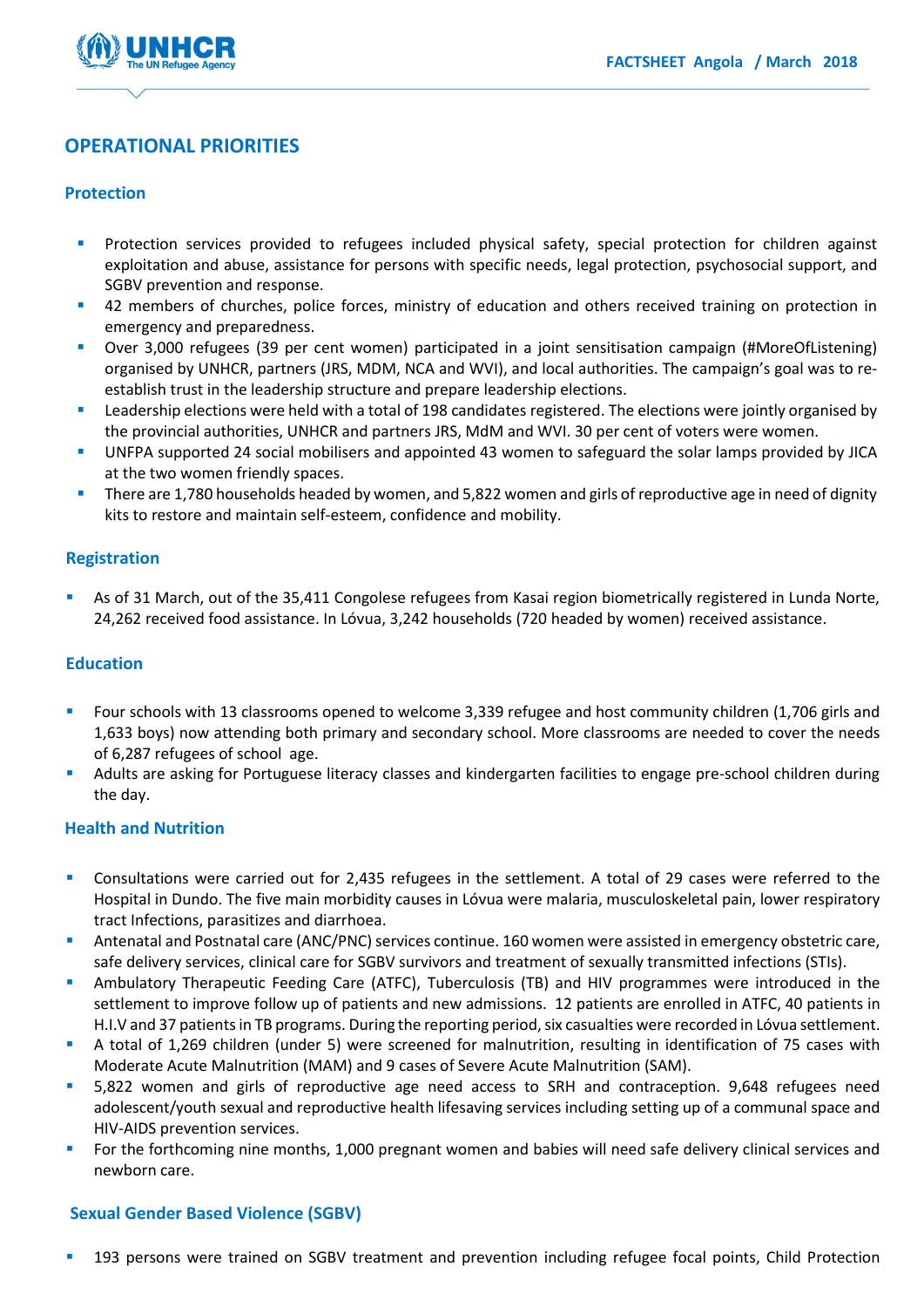

personnel, community mobilizers and refugee leaders.

- 2,542 individuals received information on SGBV. 16 SGBV cases were recorded and assisted and three cases were referred to the police. 39 persons were trained on SGBV prevention and treatment, including teachers, child protection personnel, community mobilisers and leaders.
- **110** adolescent girls participated in a football tournament to raise awareness about sexual and reproductive health and prevention of SGBV.
- <sup>1</sup> 1,523 women and girls and 250 pregnant women were trained by UNFPA on SGBV, family planning, alarm signals for pregnant women and delays which may lead to maternal death.
- 7 theatre plays by refugees, including children, tackled SGBV and sexual exploitation and abuse (SEA) prevention. These plays serve as a tool for SGBV focal points during community outreach, and aim to improve the identification and referral of SGBV survivors for multisectoral assistance.
- Joint Inter-Agency SGBV strategy, SOPs and SEA referral pathways for refugee community were completed.

#### **Food and Non Food Items distribution**

 General Food Distribution (GFD) was completed by WFP for 13,421 refugees (3,302 households). Special food assistance was provided to 950 refugees, including 494 women.

#### **Livelihoods**

- 56 hectares of agricultural land were cleared, 114 refugee households received  $\frac{1}{2}$  hectare of clean land each.
- To date, 135 hectares of agricultural land have been cleared and 120 were distributed to 240 refugee households (½ hectare per family). In total, 450 families were identified for agricultural activities and land allocation.
- 200 refugee households received 322 hoes, maize, beans, and cassava seeds.

#### **Shelter and Site planning**

- Out of the 53 planned villages, 41 are complete and occupied.
- Four schools were constructed by refugee workers with China and Japan's earmarked funding. Another school was built with tents provided by UNICEF and has 3 classrooms.
- A revised site plan was developed and includes 1,756 plots to be added to the existing villages in order to accommodate urban refugees who will be relocated to Lóvua. Site development has progressed.
- Road construction has resumed. A combined verification of the road's length will be conducted by the road contractor, UNHCR and World Vision.

#### **Water, Sanitation and Hygiene**

- WASH facilities were constructed in two new villages with 16 latrines, 16 showers and two water points with the capacity of 5000 litres each. The 43 existing villages (41 occupied and two new) have 344 latrines, 344 showers, 1,700 family latrines, 82 garbage pits and 51 water storage tanks including four in the host community (three with the capacity of 5000 litres each and one with the capacity of 3000 litres), one at the police station (3000 litres), two in the transit centre (with the capacity of 2500 litres, and one of 5000 litres), one in the health centre (3000 litres) and 43 in Lóvua settlement (5000 litres each).
- 911 m3 of water were supplied to the 41 refugee villages and 4 villages of the host community. 246,500 m3 should be delivered per day to address the refuges' needs. Water quality monitoring continues. Water point maintenance was carried out and 12 taps and water pipes were replaced.
- The construction of 12 latrines was completed in the schools (four latrines per school, two for boys, and two for girls). Washing hands systems have been installed nearby the school latrines.
- Borehole construction started, the contractor is drilling on the first site.
- **PiN** is involved in the construction of household latrines, and UNICEF delivered 1000 latrine slabs.